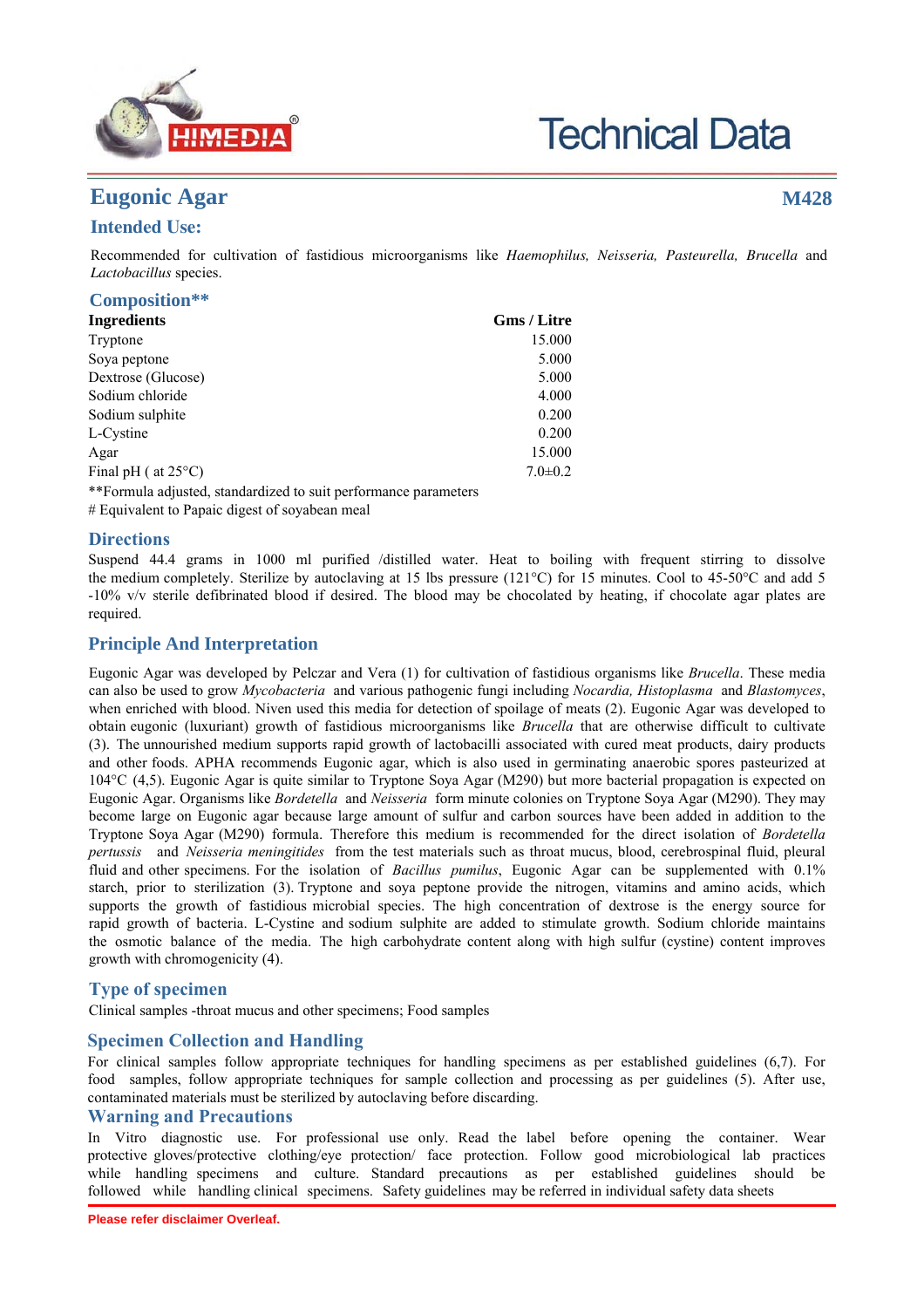#### **Limitations :**

1. Biochemical testing is required for complete identification of bacteria.

## **Performance and Evaluation**

Performance of the medium is expected when used as per the direction on the label within the expiry period when stored at recommended temperature.

## **Quality Control**

#### **Appearance**

Cream to yellow homogeneous free flowing powder

**Gelling**

Firm, comparable with 1.5% Agar gel

#### **Colour and Clarity of prepared medium**

Yellow coloured, clear to slightly opalescent gel forms in Petri plates

#### **Reaction**

Reaction of 4.44% w/v aqueous solution at  $25^{\circ}$ C. pH :  $7.0\pm0.2$ 

#### **pH**

6.80-7.20

#### **Cultural Response**

Cultural characteristics observed with added 5-10% sterile defibrinated blood after an incubation at 35-37°C for 48 hours (fungal cultures incubated at 25-30°C).

| Organism                                   | <b>Inoculum</b><br>(CFU) | Growth                                                   | <b>Recovery</b> |
|--------------------------------------------|--------------------------|----------------------------------------------------------|-----------------|
| Bacillus pumilus ATCC<br>14884             | 50-100                   | good (with<br>$0.1\%$ starch)                            | 50-70%          |
| Candida albicans ATCC<br>26790             | 50-100                   | good                                                     | 50-70%          |
| Lactobacillus fermentum<br>ATCC 9338       | 50-100                   | good                                                     | 50-70%          |
| Neisseria meningitidis ATCC50-100<br>13090 |                          | good                                                     | $50 - 70%$      |
| Streptococcus pneumoniae<br>ATCC 6303      | 50-100                   | $luxuriant(under \geq 70\%$<br>$3-5\%$ CO <sub>2</sub> ) |                 |
| Streptococcus pyogenes<br>ATCC 19615       | 50-100                   | $luxuriant(under \geq 70\%$<br>$3-5\%$ CO <sub>2</sub> ) |                 |

## **Storage and Shelf Life**

Store between 10-30°C in a tightly closed container and the prepared medium at 2-8°C. Use before expiry date on the label. On opening, product should be properly stored dry, after tightly capping the bottle in order to prevent lump formation due to the hygroscopic nature of the product. Improper storage of the product may lead to lump formation. Store in dry ventilated area protected from extremes of temperature and sources of ignition Seal the container tightly after use. Product performance is best if used within stated expiry period.

## **Disposal**

User must ensure safe disposal by autoclaving and/or incineration of used or unusable preparations of this product. Follow established laboratory procedures in disposing of infectious materials and material that comes into contact with clinical sample must be decontaminated and disposed of in accordance with current laboratory techniques (2,3).

## **Reference**

1.Pelczar and Vera J., 1949, Milk Plant Monthly 38:30

2.Niven C. F., Castellani A. G., and Allanson V., 1949, J. Bacteriol., 58:633

3.MacFaddin J. F., 1985, Media for Isolation-Cultivation-Identification-Maintenance of Medical Bacteria, Vol. 1, Williams & Wilkins, Baltimore, Md.

4.Frank H. A., 1955, J. Bacteriol., 70:269.

5.Salfinger Y., and Tortorello M.L. Fifth (Ed.), 2015, Compendium of Methods for the Microbiological Examination of Foods, 5th Ed., American Public Health Association, Washington, D.C.

6.Isenberg, H.D. Clinical Microbiology Procedures Handbook 2nd Edition

7.Jorgensen, J.H., Pfaller, M.A., Carroll, K.C., Funke, G., Landry, M.L., Richter, S.S and Warnock., D.W. (2015) Manual of Clinical Microbiology, 11th Edition. Vol. 1.

**Please refer disclaimer Overleaf.**